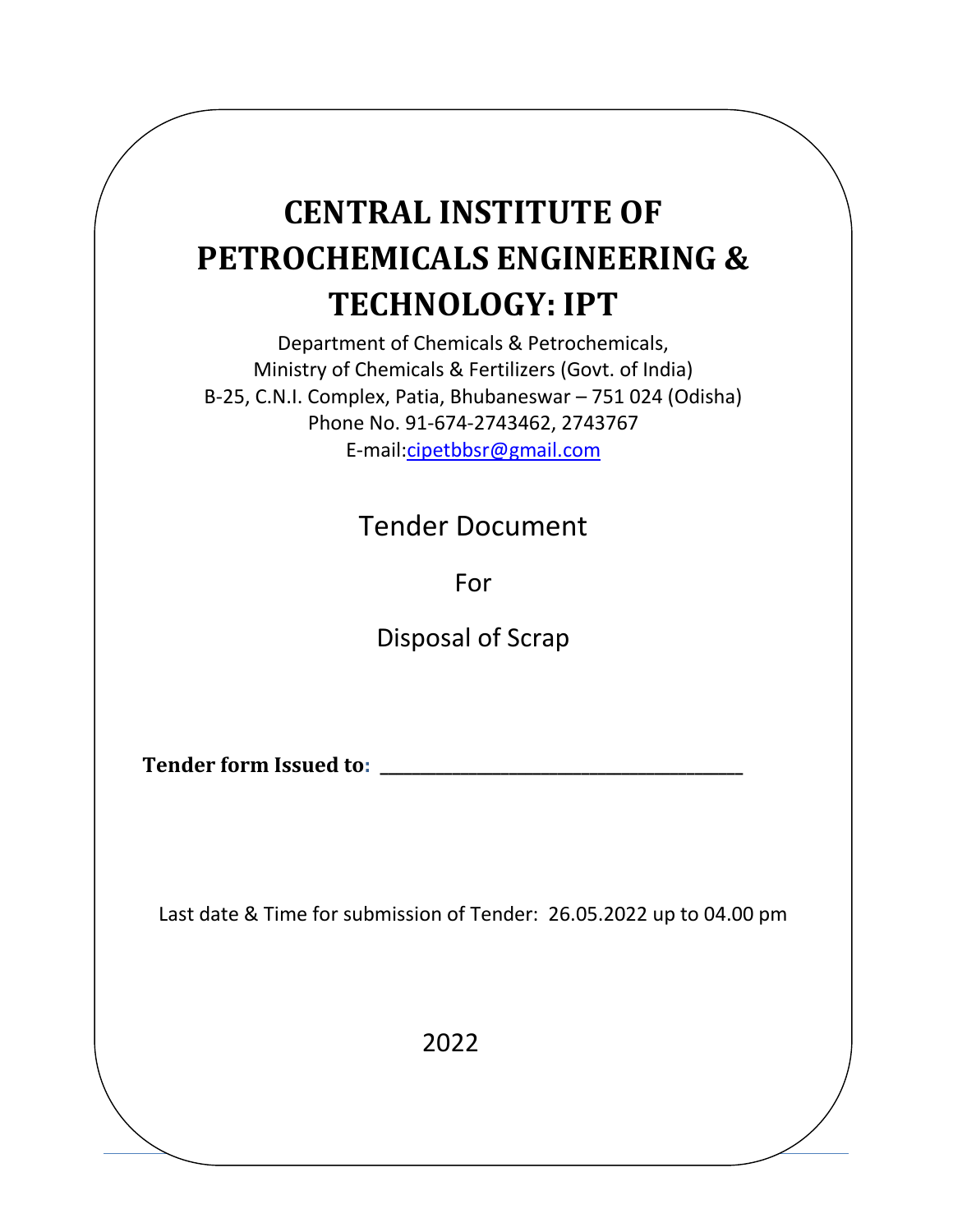CIPET :IPT, Bhubaneswar invites sealed tender for disposal of the following scrap material at its premises on "AS IS WHERS IS" basis :

#### **SCRAP MATERIAL**

- 1. PVC Pipe scraps
- 2. HDPE Pipe scraps

The intending bidders have to submit sealed offers in the enclosed proforma and as per the schedule notified elsewhere. CIPET reserves the right to reject / party accepts, and or all offers without assigning any reasons whatsoever.

**Purchase Officer**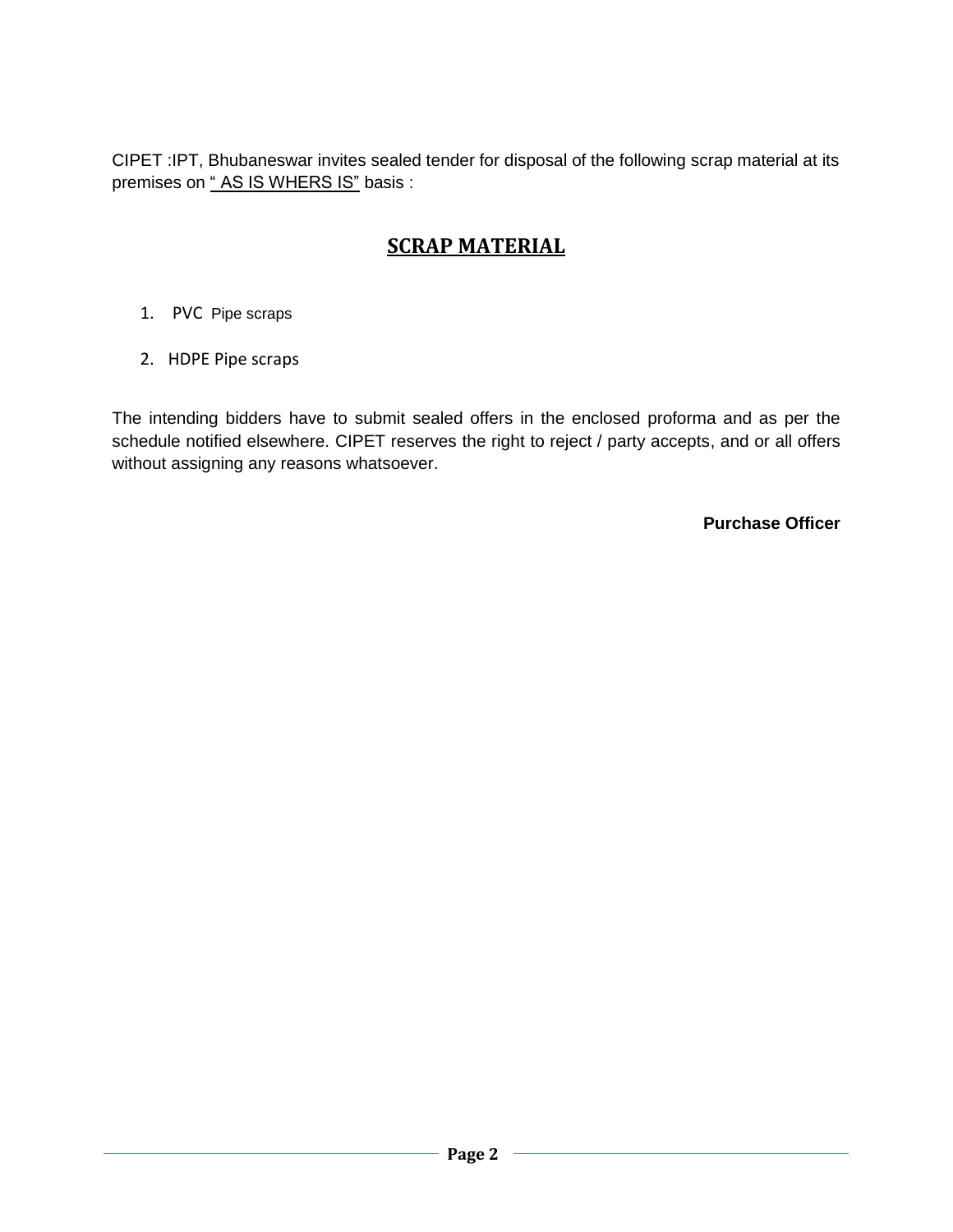## **Instructions and conditions to tenders**:

- 1. All the rates shall be filled up in figures as well as words in English only without fail.
- 2. The rates and amount against each item shall be filled up only in the tender form issued to the tenders.
- 3. The tenders shall be accompanied by the EMD for the specified amount.
- 4. The tender shall be duly signed by the competent person.
- 5. No paper sheet shall be detached from the tender document issued to the tenderers.
- 6. The tenders shall be liable for rejection if any one of the above said requirement are not complied with.
- 7. Period of sale of tender forms from 11.05.2022 to 25.05.2022 between 10.00 am to 04.00 pm.
- 8. Last date of receipt of completed tender form on 26.05.2022 up to 04.00 pm.
- 9. The tenders will be opened on 27.05.2022 at 03.00 pm.

| 10. Quotations below MRP (minimum reserve price) shall not be accepted. |  |  |
|-------------------------------------------------------------------------|--|--|
|                                                                         |  |  |

| Material         | Quantity     | <b>EMD</b>  |
|------------------|--------------|-------------|
| PVC pipe scraps  | As available | Rs.50,000/- |
| HDPE pipe scraps |              |             |

EMD amount shall be paid through demand draft payable at Bhubaneswar only drawn in favour of CIPET, Bhubaneswar on any Nationalized Bank along with the tender document. The tender not accompanied with the full value of prescribed EMD and in the format prescribed will be summarily rejected. Late tenders will not be accepted. EMD will not bear any interest and returned to the unsuccessful Bidder.

- 11. The bidder shall lift the material from the premises after payment of full amount within the prescribed time limit, failing which they will cease the right to lift the material and the payment deposited shall stand forfeited.
- 12. No permission will be given to segregate the metal Chips / Aluminum Chips as it is the material should be collected. No partial quantity in one time will be issued.
- 13. Tender may be quoted in full or part or on item wise. Quantities of Scrap may be divided among parties in the case of quoting same rate on same item at the discretion of CIPET.
- 14. The bidder shall clear the material out of the premises at its own arrangements/ cost, etc.
- 15. All the intending bidders may inspect the scrap put up for disposal during the working hours of the institute. In any case it will be presumed that they have inspected and verified themselves about the material before quoting.
- 16. Bidders can bid for any one category of material or more however the entire quantity of one category of material available on site is to be accepted.
- 17. The tender will be rejected if the rate is not above the MRP/ Market Value. Further it is purely to the discretion power of the competent authority to decide the same.
- 18. CIPET:IPT reserves the right to reject / partly accept, any or all offers without assigning any reasons whatsoever.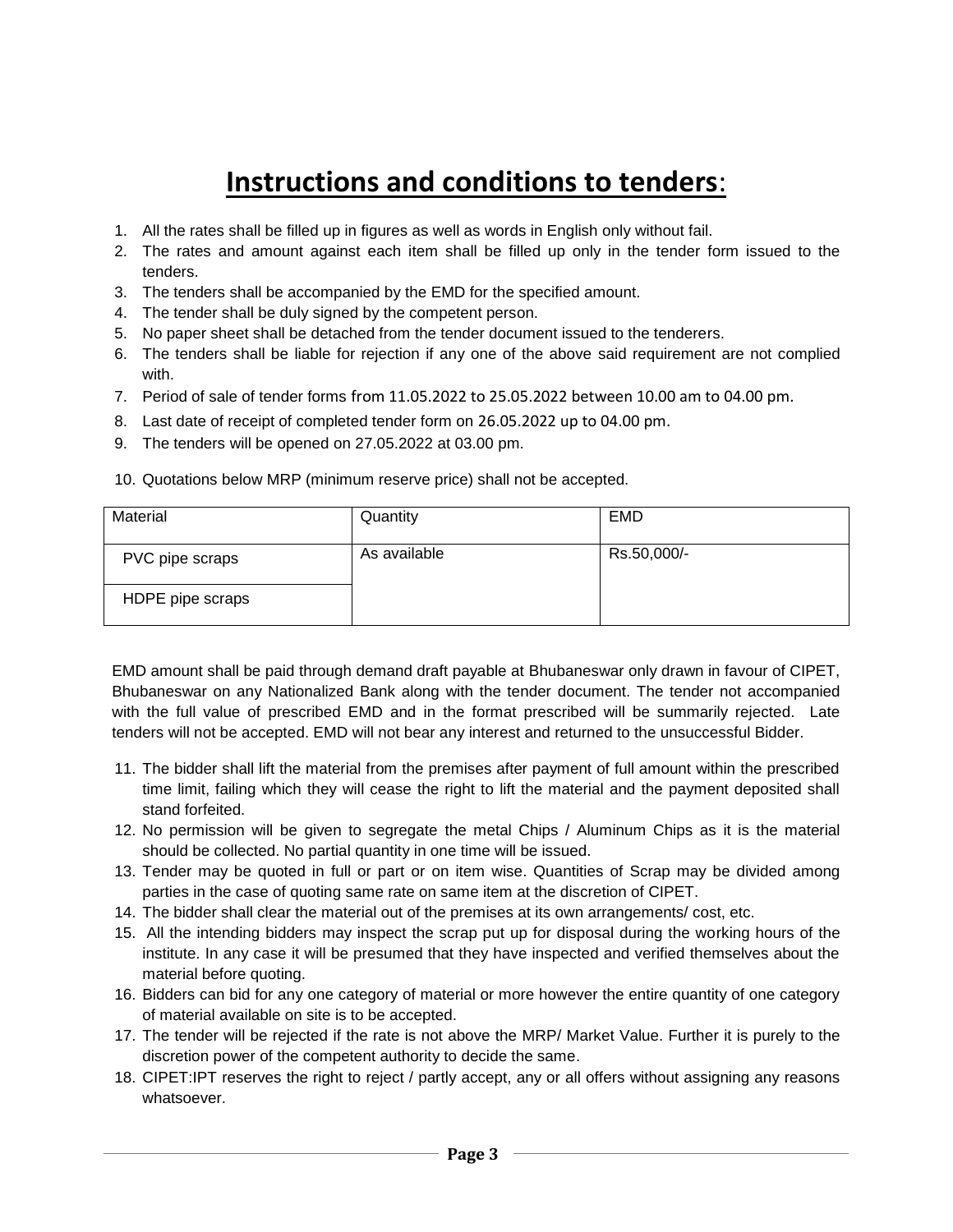- 19. If any party emerges as Higher bidder for any items (s) and if the party does not lift any of the material within stipulated time, then WHOLE EMD OF THE PARTY SHALL BE FOREFITED.
- 20. The sale of items shall be on the basis of the highest rates quoted for each item subject to other conditions. Based on the highest offer for individual items. Sale shall be made separately for each item to the highest bidder.
- 21. The highest bidder is required to deposit the estimated total value within 10 working days after opening of tender, failing which the entire EMD of such bidder shall be forfeited and CIPET Bhubaneswar shall be free to offer it to the next bidder or to cancel the tender for that item only.
- 22. The material shall be lifted on the basis of actual quantity as recorded by CIPET:IPT and/or the measurement of the quantity shall be validated as per the record and/or actual measurement by the committee.
- 23. The bidder has to settle all the payments before issuing Gate Pass.
- 24. The eligible bidder contract is valid for maximum period of one year based on the performance/service. CIPET:IPT has rights to discontinue the contract at any time without assigning any reason there off.
- 25. The H1 bidder has to pay GST & TCS as per Govt. rule at the time of lifting the scrap.
- 26. Applying bidder should have valid GST number.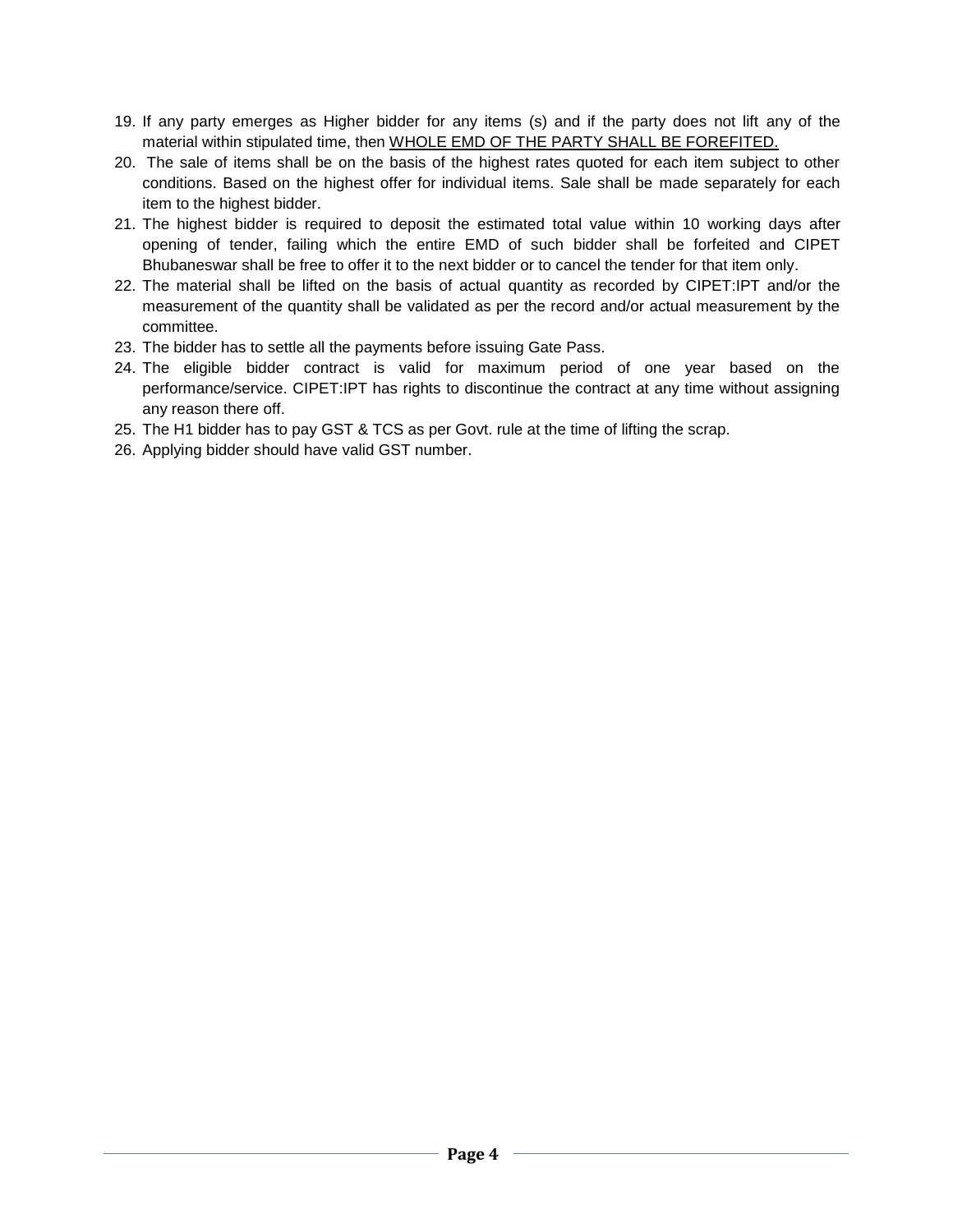## **THE SCHEDULE**

**Items:** Disposal of various scrap items

To be inspected by the parties and shall be sold at **"AS IS WHERE IS CONDITON".**

| <b>COST OF TENDER/BID DOCUMENT</b>      | Rs. 500/- payable in cash only.             |  |
|-----------------------------------------|---------------------------------------------|--|
| <b>MODE OF PAYMENT FOR EMD</b>          | Demand draft drawn in favour of CIPET,      |  |
|                                         | Bhubaneswar payable at Bhubaneswar.         |  |
| DATE OF SALE OF TENDER FORMS            | All working days (11.05.2022 to 25.05.2022) |  |
|                                         | except holidays between 10.00 am and 04.00  |  |
|                                         | pm                                          |  |
| <b>LAST DATE AND TIME OF SUBMISSION</b> | 26.05.2022 at 04.00 pm                      |  |
| DATE AND TIME OF OPENING OF TENDER      | 27.05.2022 at 03.00 pm (or) any other       |  |
|                                         | subsequent date / time decided by the       |  |
|                                         | competent authority.                        |  |
| TO LIFT THE MATERIAL                    | As per condition no.21, 22 & 23 of tender.  |  |